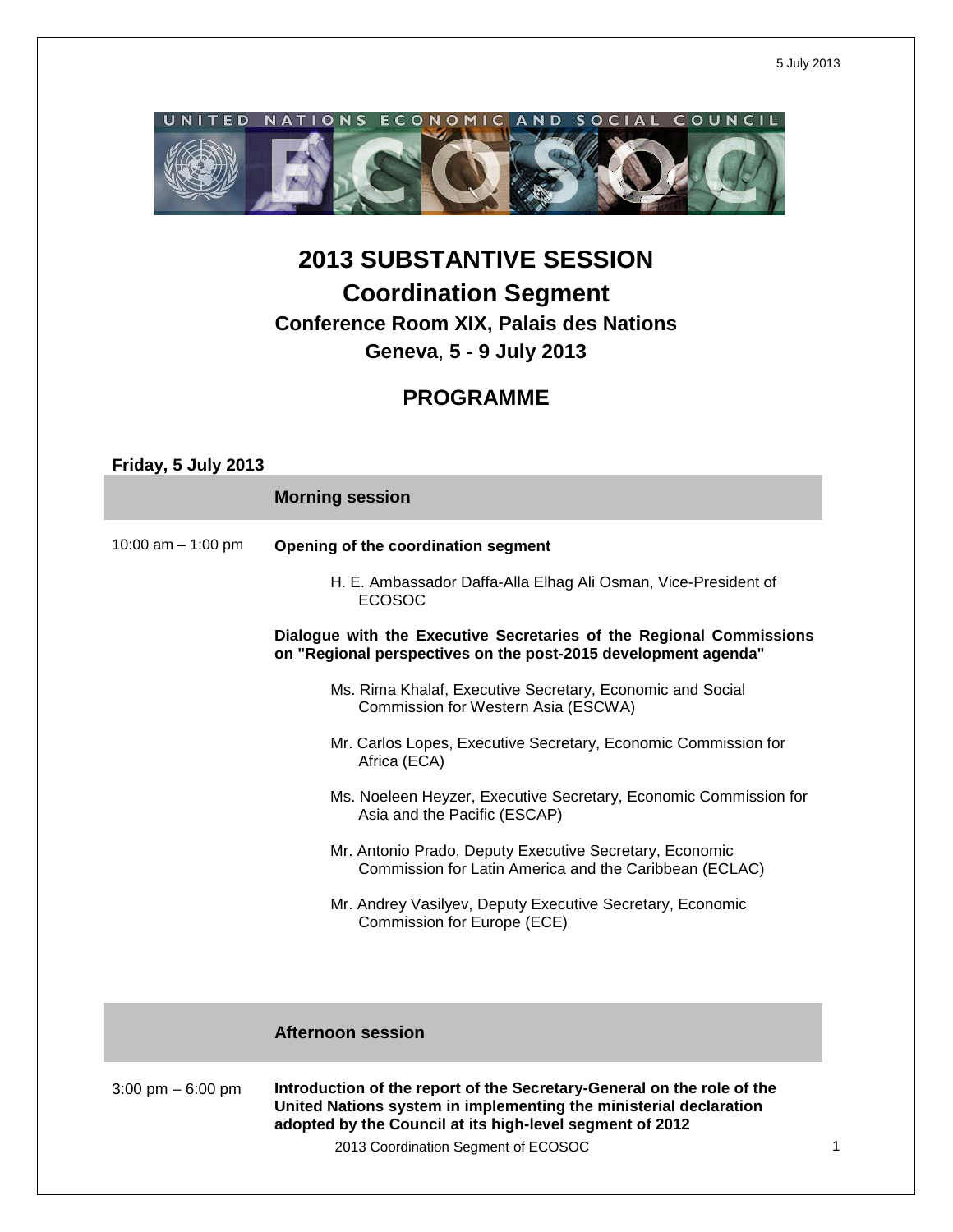#### **Panel discussion: Partnerships for productive capacity and decent work**

#### **Opening remarks**

H. E. Ambassador Daffa-Alla Elhag Ali Osman, Vice-President of ECOSOC

#### **Moderator:**

Ms. Marcia Poole, Director, Department of Communications, International Labour Organization (ILO)

#### **Panellists:**

- Mr. Gilbert Fossoun Houngbo, Deputy Director-General for Field Operations and Partnership, International Labour Organization (ILO)
- Mr. Jomo Kwame Sundaram, Assistant Director-General for Economic and Social Development, FAO
- Ms. Sigrid Kaag, Assistant Secretary-General, UNDP
- Mr. Antonio Prado, Deputy Executive Secretary, Economic Commission for Latin America and the Caribbean (ECLAC)

#### **Discussant:**

- Ms. Anita Bhatia, Director, Partnerships and Advisory Services Operations, International Finance Corporation (IFC) of the World Bank Group
- Ms. Maria Paz Anzorreguy, Senior Policy Adviser, International Organisation of Employers

#### **Monday, 8 July 2013**

#### **Morning session**

10:00 am – 1:00 pm **Panel discussion: Using Human Rights instruments and ILO standards and recommendations to achieve decent work for all**

#### **Opening remarks**

H. E. Ambassador Daffa-Alla Elhag Ali Osman, Vice-President of ECOSOC

#### **Moderator:**

Dr. Sarah Cook, Director, United Nations Research Institute for Social Development (UNRISD)

#### **Panellists:**

- Mr. Guy Ryder, Director-General, International Labour Organization (ILO)
- 2013 Coordination Segment of ECOSOC 2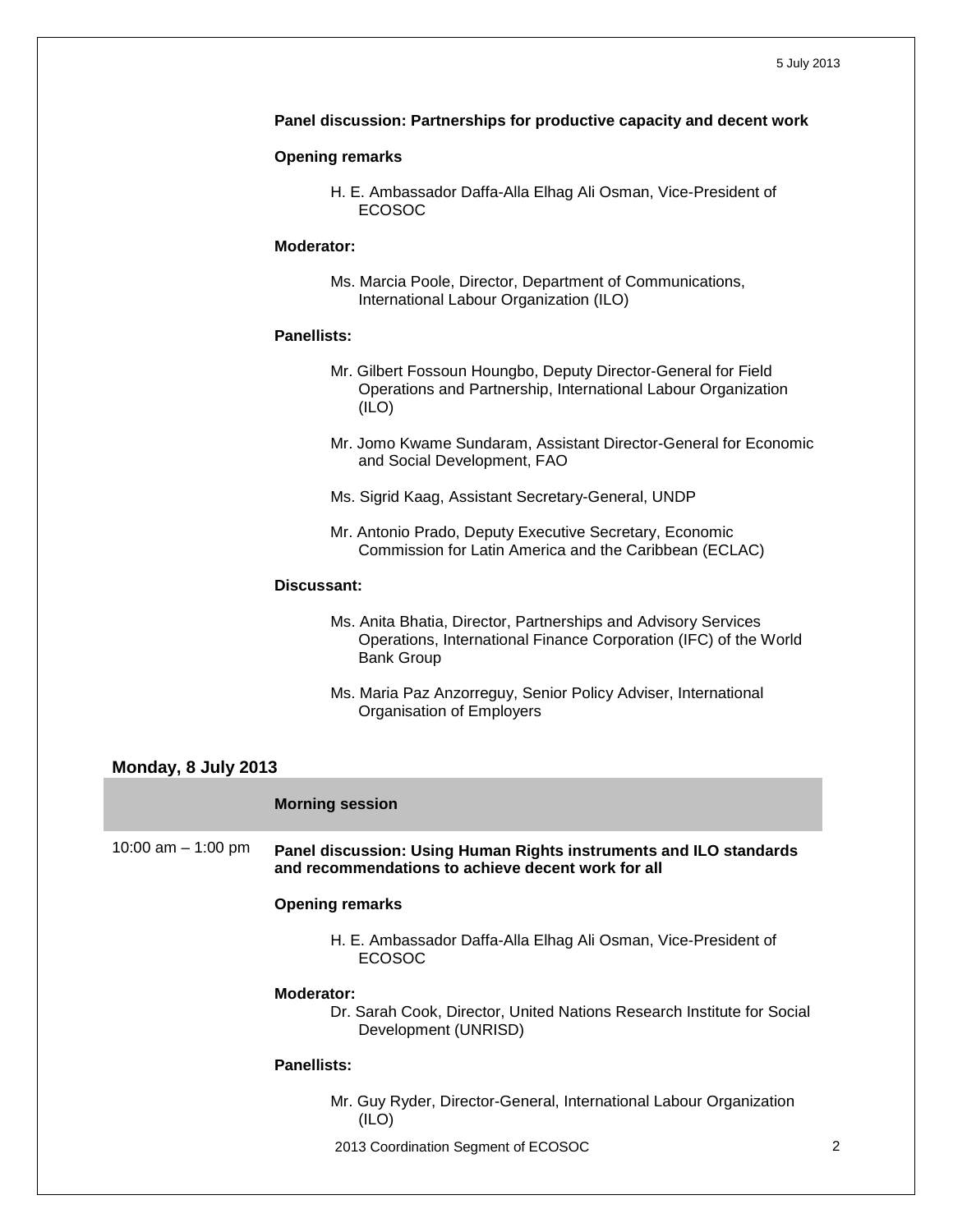|                      | Ms. Geeta Rao Gupta, Deputy Executive Director, UNICEF                                                                                                             |  |
|----------------------|--------------------------------------------------------------------------------------------------------------------------------------------------------------------|--|
|                      | Mr. Wellington Chibebe, Deputy General Secretary, International<br>Trade Union Confederation (ITUC)                                                                |  |
|                      | Mr. Roberto Suárez Santos, Deputy Secretary General, International<br>Organisation of Employers                                                                    |  |
|                      | Mr. Niklas Bruun, Member of the Committee on the Elimination of<br>Discrimination against Women (CEDAW)                                                            |  |
|                      | Discussant:                                                                                                                                                        |  |
|                      | Mr. Craig Mokhiber, Chief, Development and Economic and Social<br>Issues Branch, United Nations Office of the High Commissioner<br>for Human Rights                |  |
|                      | <b>Afternoon session</b>                                                                                                                                           |  |
| 3:00 pm $-6:00$ pm   | General debate on the role of the United Nations system in implementing<br>the Ministerial Declaration adopted by the Council at its high-level<br>segment of 2012 |  |
|                      |                                                                                                                                                                    |  |
|                      |                                                                                                                                                                    |  |
| Tuesday, 9 July 2013 |                                                                                                                                                                    |  |
|                      | Morning session                                                                                                                                                    |  |

|                                     | וייטיטטע פווווושווי                                                                                                                                                             |
|-------------------------------------|---------------------------------------------------------------------------------------------------------------------------------------------------------------------------------|
|                                     | 10:00 am - 12:00 noon General debate on Financing for Development                                                                                                               |
| $12:00 - 1:00$ pm                   | Presentation of the CEB annual overview report by the Secretary of the<br>United Nations Chief Executives Board for Coordination and interactive<br>discussion with the Council |
|                                     | <b>Afternoon session</b>                                                                                                                                                        |
| $3:00 \text{ pm} - 5:30 \text{ pm}$ | <b>Panel Discussion: Financing for Sustainable Development</b>                                                                                                                  |
|                                     | Chair                                                                                                                                                                           |
|                                     | H. E. Ambassador Daffa-Alla Elhag Ali Osman, Vice-President of<br><b>ECOSOC</b>                                                                                                 |

### **Moderator:**

- Ms. Shamshad Akhtar, Assistant Secretary-General for Economic Development, Department of Economic and Social Affairs, United **Nations**
- 2013 Coordination Segment of ECOSOC 3